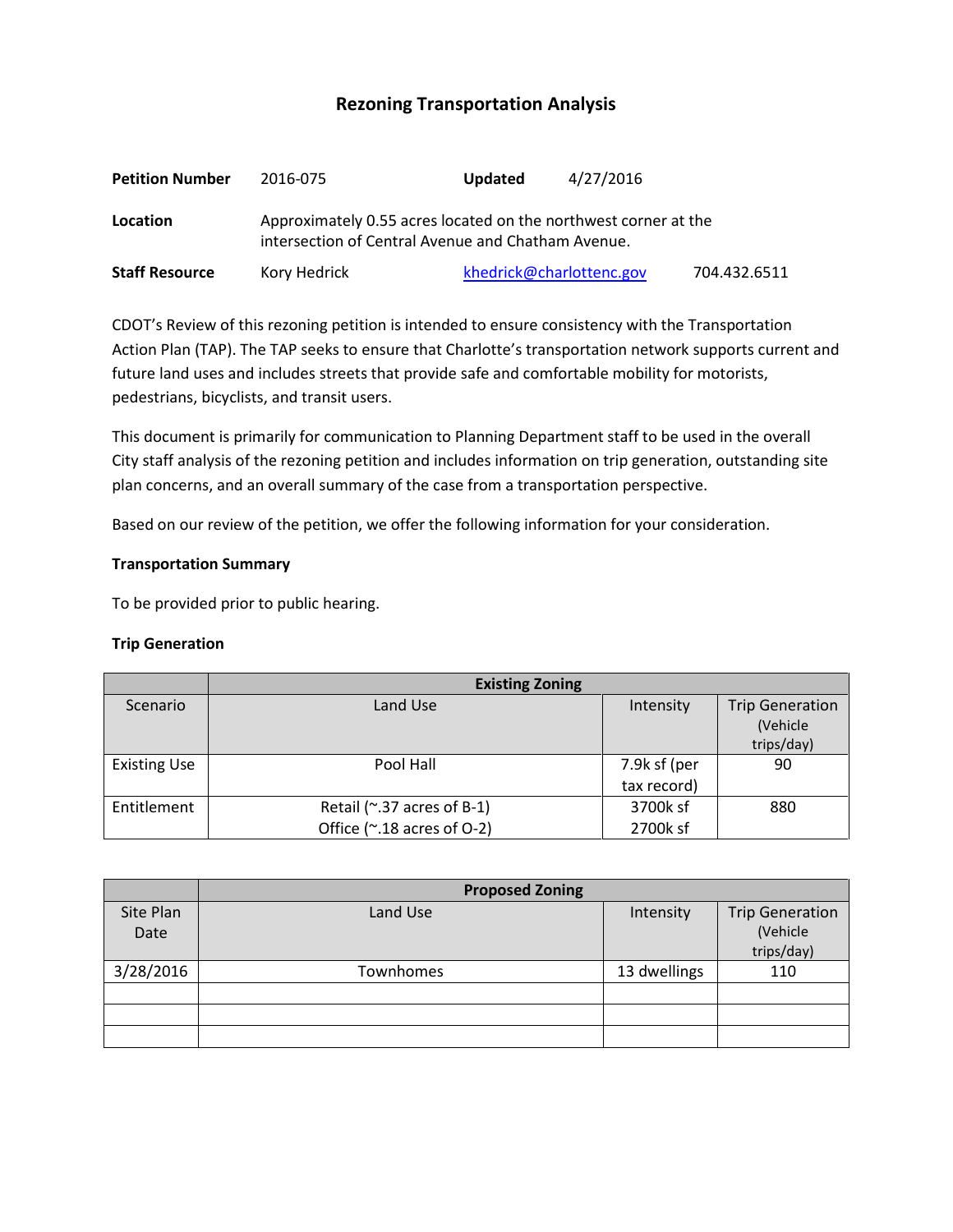# **Curbline**

The proposed zoning district has a setback measured from an existing or proposed future curbline. The location of the future curbline is TBD (to be determined prior to public hearing).

## **Resolved Issues**

None

### **Outstanding Issues**

- 1. CDOT requests that the petitioner dedicate the future 40' of right of way from centerline (as drawn on the site plan) to the City of Charlotte prior to the first certificate of occupancy. Please add a note on the site plan to clearly state the right of way will be dedicated as shown on the plans and as mentioned above.
- 2. CDOT requests that the petitioner construct on-street parking along the property frontage as generally depicted below. Based on our calculations we believe 3 parallel parking spaces can work here. This request is consistent with other rezoning requests in this area along Central Ave.



### **Advisory Information**

The following are requirements of the developer that must be satisfied prior to driveway permit approval. We recommend that the petitioner reflect these on the rezoning plan as-appropriate.

- 1. According to the City of Charlotte's Driveway Regulations, CDOT has the authority to regulate/approve all private street/driveway and public street connections to the right-of-way of a street under the regulatory jurisdiction of the City of Charlotte.
- 2. Adequate sight triangles must be reserved at the existing/proposed street entrance(s). Two 35' x 35' sight triangles are required for the entrance(s) to meet requirements. All proposed trees, berms, walls, fences, and/or identification signs must not interfere with sight distance at the entrance(s). Such items should be identified on the site plan.